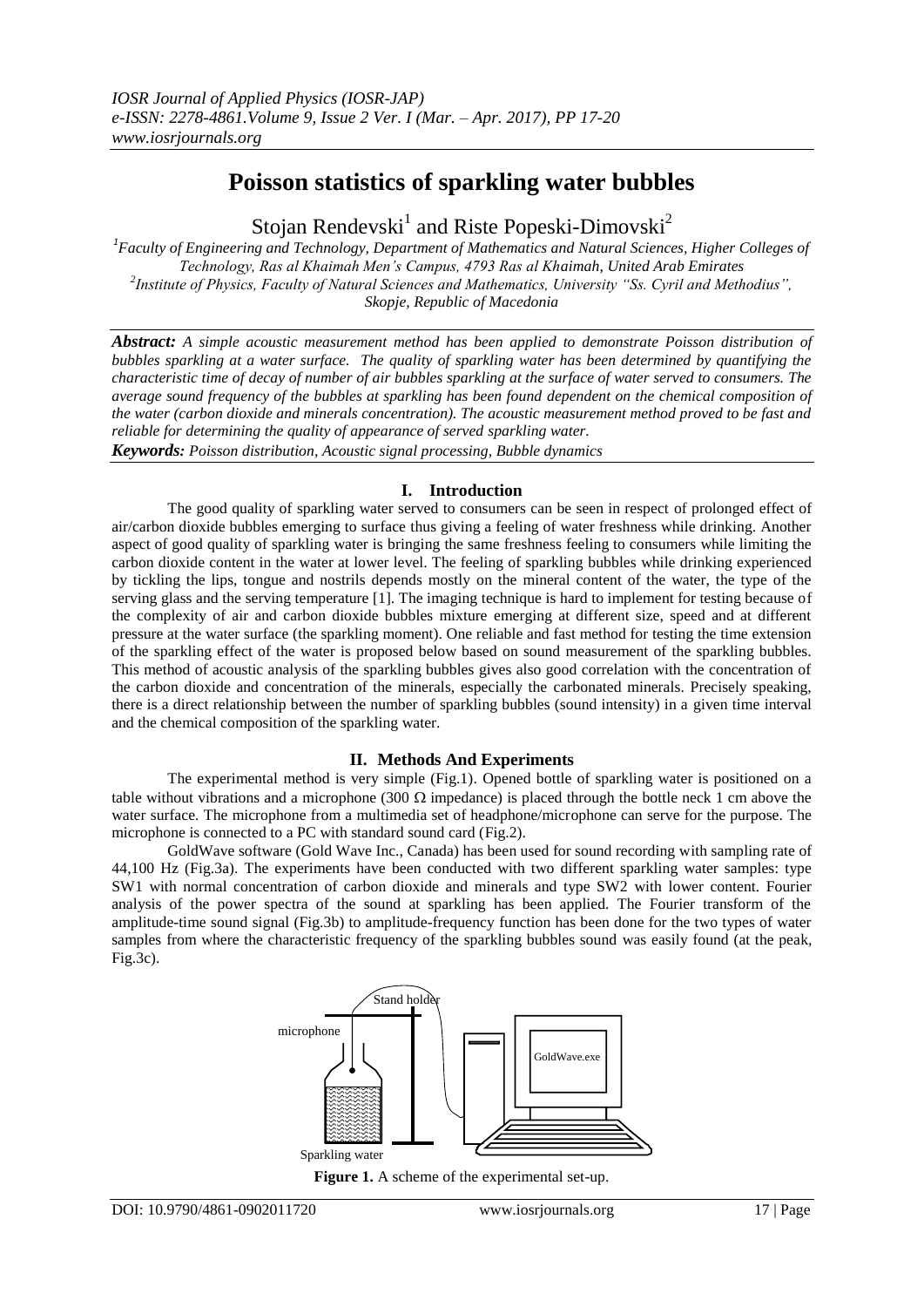

**Figure 2.** A photo of the experimental set-up.

One example of the recorded amplitude-time dependence sound signal for bubbles sparkling at water surface is shown on figure 3b. The figure represents the amplitude-time function of the sound wave emerged from one single bubble at sparkling. After Fourier transform has been done by using the OriginPro software (Origin Lab Corp., USA), the distribution of the sound intensity on the frequency is obtained (Fig.3c).



#### **III. Discussions And Conclusions**

In the experiments, sparkling events with same sound intensity (amplitude) have been counted in wide time interval. An exponential decay of the number of sparkling has been observed. After interpolation of the experimental data to an exponential function, the so called characteristic time  $\tau$  of the bubbles decay has been determined (Fig.4a and Fig.4b). This parameter  $\tau$  can be seen as a measure for the quality of sparkling water appearance. Namely, for water for which the  $\tau$  parameter is large (Fig.4a), the water will have prolonged sparkling appearance when served. This is wanted quality of the sparkling water for most of the consumers.

When a glass of sparkling water is served, air/carbon dioxide bubbles popping-up at the surface can be observed with some probability that seems same as for the radionuclide decay. For the radionuclide decay, it has been found long time ago that these incidental events are following the Poisson statistics [2]. In order to prove that sparkling occurs according to the Poisson statistics, the popping sound with same intensity have been recorded in relatively long time interval of several minutes. Here one must be careful. If we are going to make an analogy with the radionuclide decay of same type of nuclides (atoms), this must be identified with same type of sparkling bubbles – bubbles with same dimension and pressure that will produce sound with same intensity, for example, in the range of 250 a.u. to 300 a.u.

.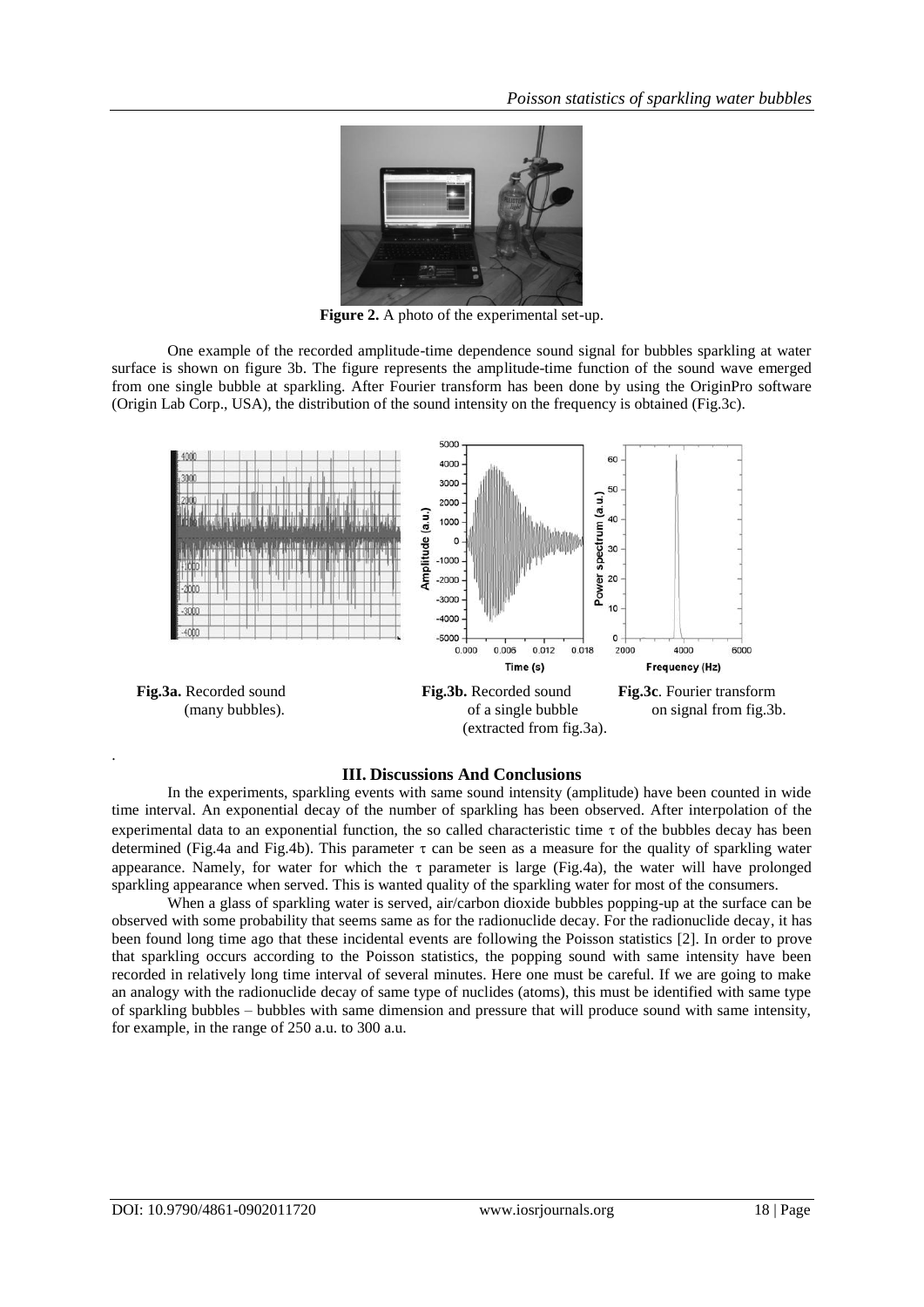

**Figure 4a.** Water type SW1. **Figure 4b.** Water type SW2.

The Poisson distribution of events mathematically can be expressed with the formula:

$$
P(n) = \frac{\lambda^n e^{-n}}{n!},
$$
\n(1)

where  $\lambda$  is the average value of the events distribution and *n* is the number of the observed events (sparkling or popping-up of bubbles). On Fig.5, the experimental cumulative distribution of the events is given (with circles). On the same figure, the theoretical cumulative Poisson distribution of the events is given (with full line), also. A good fit of the experimental data to the theoretical function of the Poisson distribution can be noticed. On the same graph, the Gaussian cumulative distribution of the events is given only for comparison. The Gaussian distribution is different from the Poisson distribution because it is useful for modeling events that arise in so called binomial experiments (one outcome out of two possible) while the Poisson distribution is useful for modeling events that take place in a haphazard way (one event in no connections with any other).



**Figure 5.** Experimental cumulative distribution of events with the Gaussian and Poisson theoretical cumulative distributions.

Once the Poisson distribution has been proved valid for statistical analysis of the experimental data, the characteristic time of decay  $\tau$  of the number of sparkling bubbles can be obtained easily. Here, an analogy can be made between the half-lifetime of radionuclides and the characteristic time  $\tau$  of sparkling bubbles - time for which the number of sparkling bubbles decreases for *e*-times after serving the sparkling water in a glass [2]:

$$
N = N_0 \cdot e^{-\frac{t}{\tau}},\tag{2}
$$

where  $N_0$  – number of popping-up bubbles at zero time (water serving moment) and  $N$  - number of popping-up bubbles at time *t* after serving. The calculated parameter  $\tau$  is the quantity we need for testing the quality of appearance of sparkling water. Higher value means prolonged effect of sparkling.